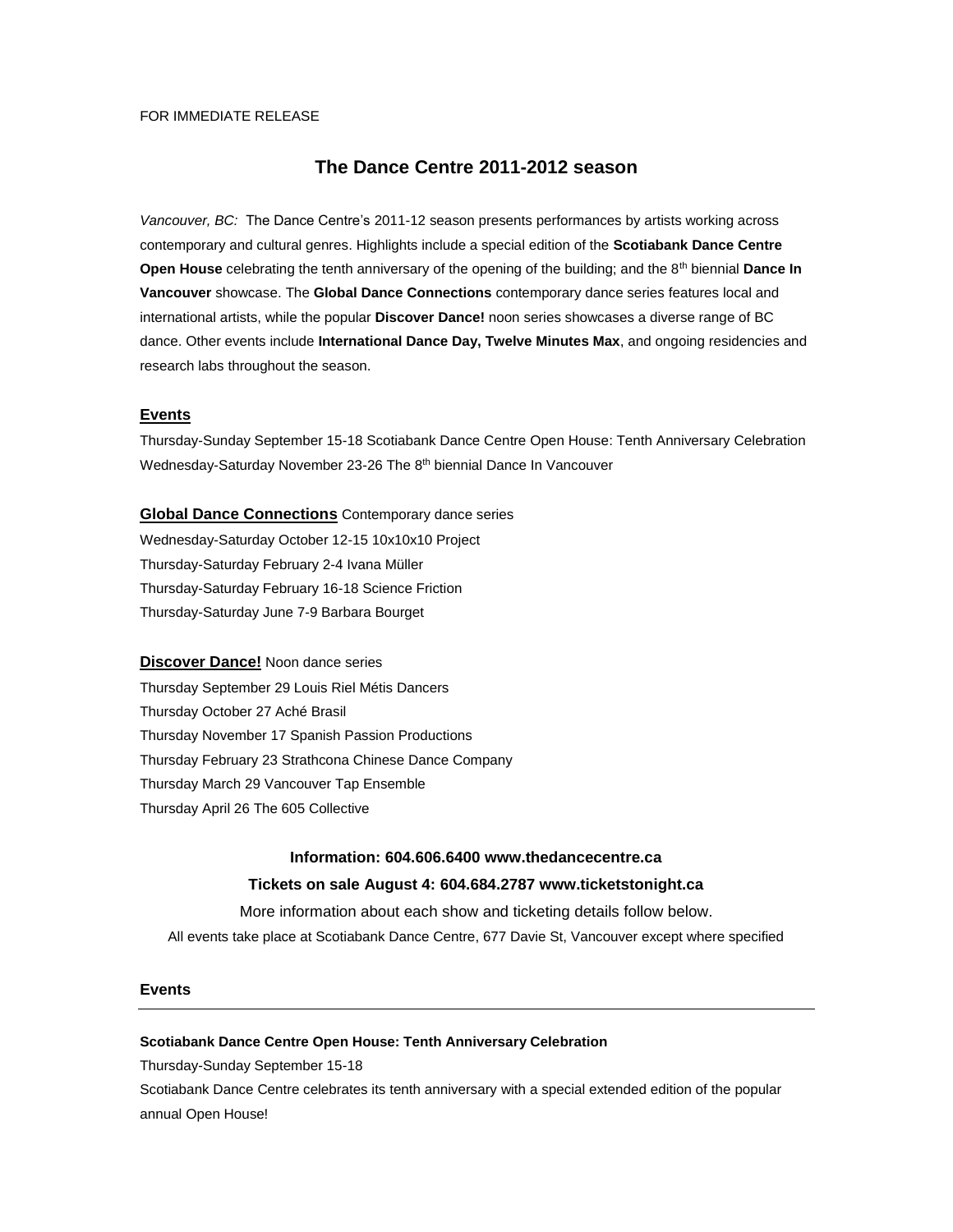#### **Performance:** Aeriosa *Being* Thursday-Saturday September 15-17, 8.30pm

Aeriosa's spectacular aerial dance events combine the athleticism of rock climbing with the grace and artistry of dance. Choreographer Julia Taffe's new work *Being* unfolds inside the performance space, and then takes the audience outside to watch the company dance down the seven-storey exterior wall in cascading duets, trios and quartets. www.aeriosa.com

Tickets \$10 from 604.684.2787 www.ticketstonight.ca

#### **Free events: Saturday-Sunday September 17-18, 10am-6pm**

Two days of open classes, workshops, studio showings and special events! Participating artists and companies include: Ballet BC, Dance 4U, Kinesis Dance, Mandala Arts and Culture, Raven Spirit Dance, and Shiamak's Bollywood Jazz. Full schedule of events to be announced.

## **The 8th biennial Dance In Vancouver Wednesday-Saturday November 23-26**

Dance In Vancouver celebrates the energy and originality of our contemporary dance scene, with four days of performances showcasing some of British Columbia's most exciting companies.

\* denotes an excerpt of a longer work.

## **Program One Thursday November 24, 7pm and Friday November 25, 9pm**

Wen Wei Dance *new work*\* + the plastic orchid factory *James* 

Wen Wei Wang's beautifully crafted works have toured all over the world: in these excerpts from his forthcoming new piece, he delves deeply into sourcing the purity and power of movement, creating an electrifying emotional connection with the audience. Choreographed by Su-Feh Lee and James Gnam, *James* explores the relationship North American ballet dancers have with *The Nutcracker*, revealing the prosaic beauty of the body by moving in and around the demands of Gnam's classical training and personal life. www.wenweidance.ca www.plasticorchidfactory.com

#### **Program Two Thursday November 24, 9pm and Friday November 25, 7pm**

Jennifer Clarke *Church Volunteers +* Shay Kuebler *Karoshi*\*

A group of dancers plays with visual and sonic harmony and disruption in Jennifer Clarke's *Church Volunteers*, a deceptively simple work with an unexpectedly liberating impact. A thought-provoking essay on the clash between modern societal pressures and personal needs, Shay Kuebler's new work *Karoshi* ('death from overwork' in Japanese) features a cast of five men, physically charged choreography, and live taiko drumming. www.jenniferclarkeprojects.com www.shaykuebler.tumblr.com

## **Program Three Wednesday November 23, 7pm and Saturday November 26, 7pm**

MACHiNENOiSY *Vancouver vs Vancouver +* Out Innerspace Dance Theatre *Duets* (working title)\* Aesthetically simple, profoundly funny and equally disturbing, *Vancouver vs Vancouver* explores the complex machinations of theatre and the use of sound in dance: MACHiNENOiSY's Daelik and Delia Brett confront each other, confront the theatre, and destabilize our notions of story and dance. David Raymond and Tiffany Tregarthen of Out Innerspace bring their exquisite stage rapport and striking sense of imagery to *Duets*, an exploration of relationships and connectivity. www.machinenoisy.com www.outinnerspace.ca

## **Program Four Wednesday November 23, 9pm and Saturday November 26, 9pm**

Jung-Ah Chung and Su-Feh Lee *Jung-Ah and Su-Feh* + The 605 Collective *Inheritor EP* Jung-Ah Chung and Su-Feh Lee, two award-winning dance artists with hyphens in their names, propose to dance for each other: but within this simple proposition lives a multitude of questions about dance, identities, and the acts of seeing and being seen, examined with rigorous intelligence and honesty. The 605 Collective's full-throttle, physically demanding movement vocabulary draws from contemporary, hip hop, house/club and urban styles. *Inheritor EP* pulls apart the roles of inheritor and predecessor, exploring a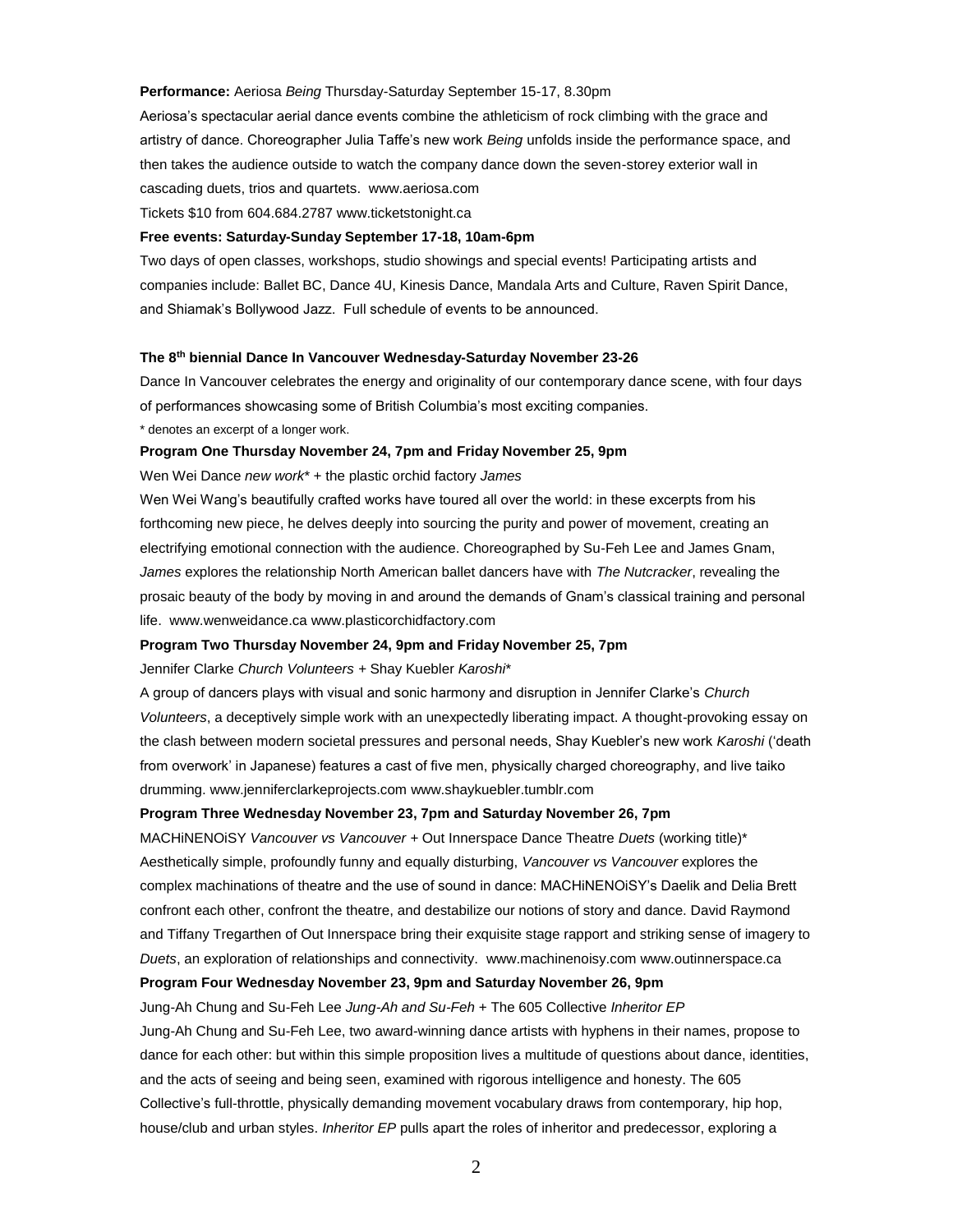turbulent transitional period between the two, and creating snapshots of a generational place in time. www.batteryopera.com www.605collective.com

**Tickets** \$28/\$20 students & seniors available from Tickets Tonight 604.684.2787 (service charges apply) and online at www.ticketstonight.ca; double bill (2 shows the same evening) \$44. **Subscription packages and group rates** available from 604.606.6420 tickets@thedancecentre.ca.

## **Global Dance Connections** Contemporary dance series

**10x10x10: Ten choreographers. Ten composers. Ten minutes.** World premiere

# **Wednesday-Saturday October 12-15, 8pm** Post-show artist talkback October 13 Produced in partnership with the Canadian Music Centre BC Region This stimulating collaborative project pairs ten exceptional local choreographers – all previous participants in The Dance Centre's residency program – with works by ten renowned BC composers, to create an evening of ten-minute works inspired by their personal experiences of Vancouver. The choreographers and composers: Amber Funk Barton and John Korsrud Byron Chief-Moon/CoyoteArts and Jeffrey Ryan Jennifer Clarke and Leslie Uyeda Noam Gagnon/Co. Vision Selective and Ed Henderson James Gnam/the plastic orchid factory and Stephen Chatman Joe Laughlin/Joe Ink and Marcus Goddard Delia Brett/MACHiNENOiSY and Jacqueline Leggatt Su-Feh Lee/battery opera performance and Barry Truax Josh Martin/The 605 Collective and Tobin Stokes Alvin Erasga Tolentino/Co.ERASGA and François Houle Advising Artistic Director: Martha Carter www.musiccentre.ca Supported by The City of Vancouver's 125<sup>th</sup> Anniversary program, the Deux Mille Foundation and the SOCAN Foundation.

## **Ivana Müller** *60 Minutes of Opportunism* Canadian premiere

**Thursday-Saturday February 2-4, 8pm** Post-show artist talkback February 3 Presented with the PuSh International Performing Arts Festival Born in Croatia and now based in Paris, Ivana Müller is internationally renowned for work of startling originality, wit and honesty. In her latest one-woman show, Müller deconstructs her own performance and her body, inviting the audience to share her questions about codes of representation. Dancing on a thin line between philosophy, comedy and poetry, she asks what it is to be 'public' and to be 'live' by challenging the authority of the performer, the author and the spectator. www.ivanamuller.com www.pushfestival.ca

**Science Friction** *Something(s) Relative* World premiere **Thursday-Saturday February 16-18, 8pm** Post-show artist talkback February 17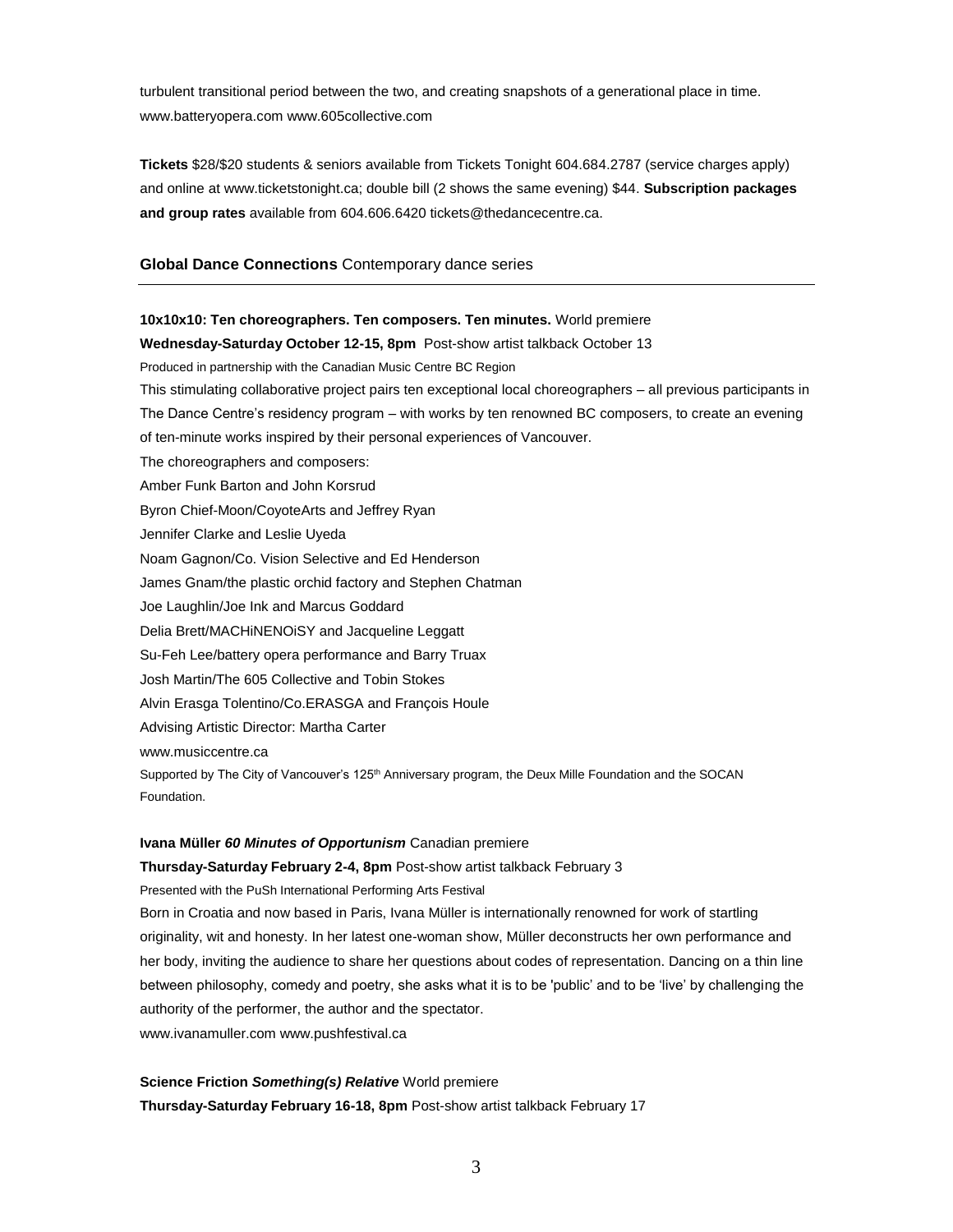Co-presented with Science Friction through the Iris Garland Emerging Choreographer Award, in partnership with The Dance Centre's Artist-in-Residence program

Theatrical and entertaining, the dance works of Science Friction combine fast-flowing movement with vivid characterization and playful humour. *Something(s) Relative* is choreographed by Co-Artistic Director Shannon Moreno, recipient of the 2011 Iris Garland Emerging Choreographer Award and a fresh new creative voice on the BC dance scene. An adventurous quartet inspired by Alan Lightman's bestselling novel *Einstein's Dreams*, the piece investigates ideas of time and space, and asks whether dreams can truly help us understand ourselves. www.sciencefriction.ca

Something(s) Relative is also supported by the residency program of Dance Victoria.

## **Barbara Bourget** *A Simple Way* World premiere

**Thursday-Saturday June 7-9, 8pm** Post-show artist talkback June 8 Co-presented with Kokoro Dance in partnership with The Dance Centre's Artist-in-Residence program A major presence on the Vancouver dance scene, Kokoro Dance's Artistic Director, Barbara Bourget, brings fifty years of dance experience to her creation of an evocative new solo. Inspired by Japanese concepts of the profound, mysterious sense of the beauty of the universe and the inevitable process of aging, *A Simple Way* distills the essence of her unique artistry, nurtured over a lifetime in dance, and is created in collaboration with Bourget's son, the innovative genre-bending composer and musician Joseph Hirabayashi. www.kokoro.ca

**Global Dance Connections tickets** \$28/\$20 students & seniors (except for Science Friction: \$25/\$18) available from Tickets Tonight 604.684.2787 (service charges apply) and online at www.ticketstonight.ca. **Subscription packages and group rates** available from 604.606.6420 tickets@thedancecentre.ca.

## **Discover Dance!** noon dance series

The popular noon series offers informative and inspiring shows by BC-based dance companies which combine performance, question-and-answer sessions with the artists, and sometimes even audience participation.

#### **Louis Riel Métis Dancers Thursday September 29, 12 noon**

Métis dances are among the most joyful and celebratory of Aboriginal dances in Canada, with a distinctive heritage stemming from the blending of European and First Nations cultures. The Louis Riel Métis Dancers will perform a selection of jigs, reels and polkas that are guaranteed to get your toes tapping! www.vnidansi.ca

#### **Aché Brasil Thursday October 27, 12 noon**

The vibrant culture, music and dances of Brazil take the stage in a thrilling program of Afro-Brazilian dance and capoeira - a fusion of dance and martial arts, whose amazing acrobatics are performed in a whirring circle of movement, singing and percussive musical rhythms. www.achebrasil.com

#### **Spanish Passion Productions Thursday November 17, 12 noon**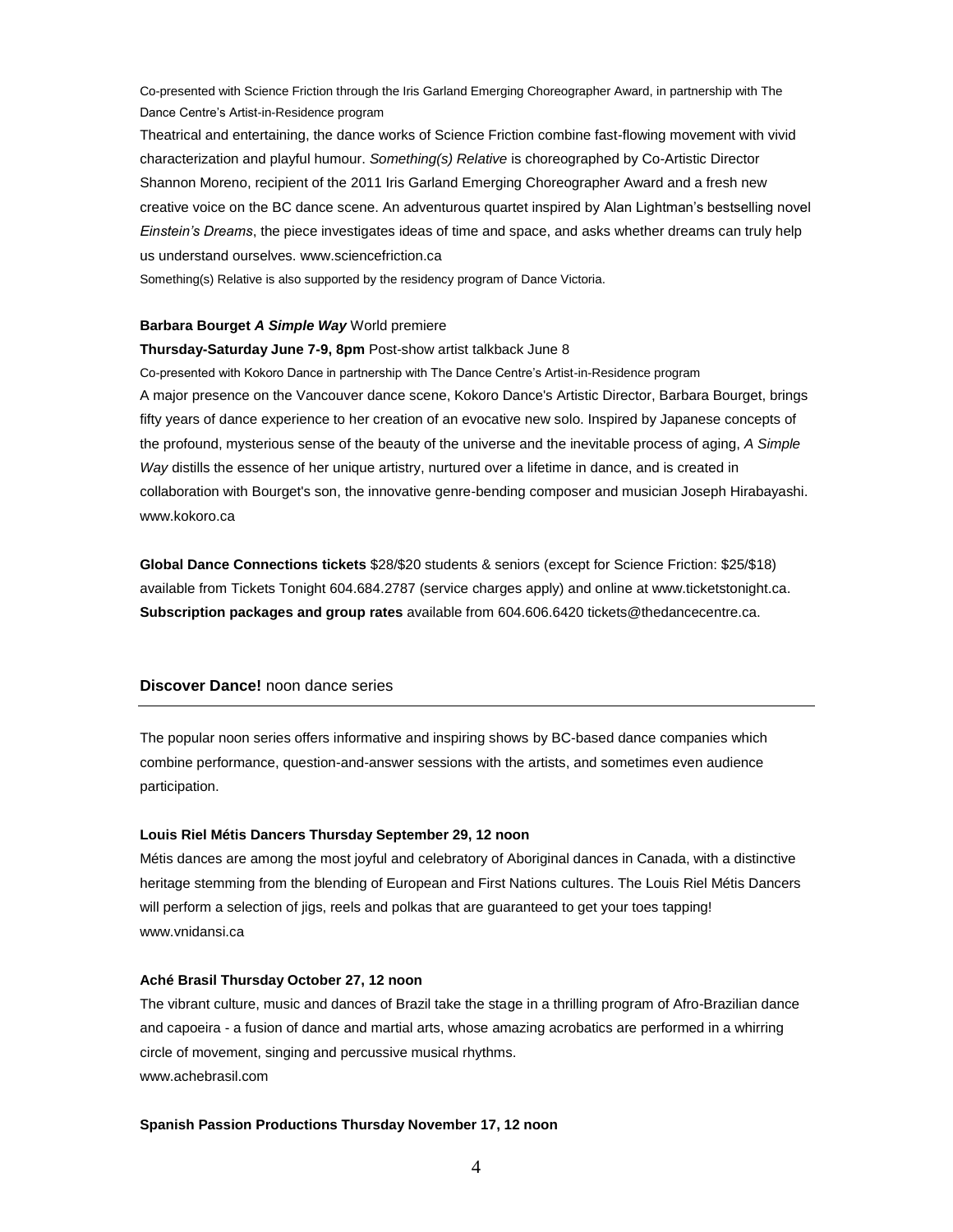Choreographer and director Eleonora Acuña and her company of dancers bring the brilliance, expressiveness and passion of flamenco to life in *Dos Amores – From Classical to Modern Flamenco*: a performance which traces the evolution of the art form and its many rich cultural influences. www.spanishpassionproductions.com

## **Strathcona Chinese Dance Company Thursday February 23, 12 noon**

Founded in 1973, Strathcona Chinese Dance Company has blossomed into a world-renowned folkloric dance troupe. The company will showcase the range and diversity of Chinese dance, from the elegance of the classical style to the exuberance of ethnic folk dances. www.strathconadance.com

## **Vancouver Tap Ensemble Thursday March 29, 12 noon**

*Heyday* pays homage to Vancouver's iconic The Cave Supper Club, staging work by some of the tap legends who appeared there in the 1950s. Tapping out intricate combinations to jazz rhythms, effortlessly mixing technical skill with musicality and charm, the dancers will take you back to a magical bygone era. www.vantapdance.com

## **The 605 Collective Thursday April 26, 12 noon**

Fusing contemporary, hip hop, and martial arts to create athletic, energetic works with a cool urban vibe, the 605 Collective burst on to the dance scene five years ago and is regarded as one of Canada's most exciting young dance companies. This performance will feature excerpts from the Collective's hotly anticipated new work, *Inheritor Album*.

www.605collective.com

**Discover Dance! tickets** \$10/\$8 students, seniors and children from Tickets Tonight 604.684.2787 (service charges apply) and online at www.ticketstonight.ca. **Subscription packages and group rates** available from 604.606.6420 tickets@thedancecentre.ca.

## **Other Events**

#### **Twelve Minutes Max: December and May (dates tba) at the Firehall Arts Centre**

Co-hosted with the Firehall Arts Centre

Now in its fifteenth year, Twelve Minutes Max showcases the latest in interdisciplinary live performance with a selection of eclectic works lasting twelve minutes or less. Dates, program and artist details to be announced. Tickets 604.689.0926 www.firehallartscentre.ca

#### **International Dance Day Sunday April 29**

A series of events celebrating the art of dance for International Dance Day, which was instituted by UNESCO in 1982. Full program to be announced.

## **Residencies and Labs**

Informal studio presentations and discussions coming out of The Dance Centre's research and development programs will take place throughout the season – dates and times to be announced: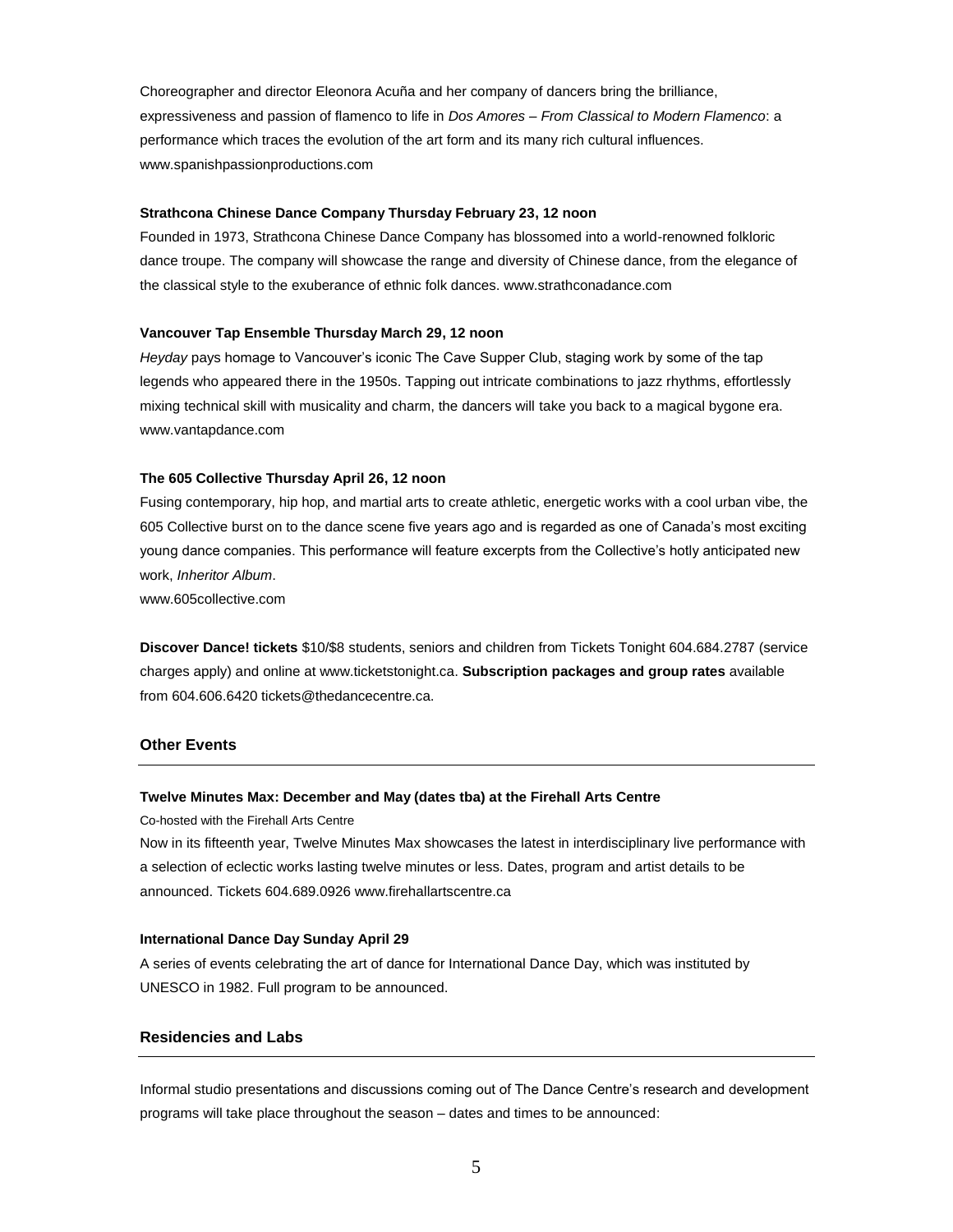The **Artist-in-Residence** program provides support and fully subsidized studio space at Scotiabank Dance Centre to assist dance professionals in the development of new works, with activities ranging from creation and teaching to public events such as studio showings, discussions and performances. 2011-2012 Artists-in-Residence: Barbara Bourget Shay Kuebler Shannon Moreno Starr Muranko David Raymond & Tiffany Tregarthen

The **DanceLab** interdisciplinary research program supports collaboration between choreographers and artists working in other disciplines, providing fully subsidized studio space for research into how cross-art form collaboration can enhance artistic growth and the development of new work. At the end of the Lab the artists open up the process to the public with an informal free studio presentation. The 2011-2012 DanceLab choreographers and collaborators are:

The Body Narratives Collective (Julia Carr, Meghan Goodman, Siobhan Sloane-Seale) with Even Oldridge (photographer)

Justine A. Chambers with James Proudfoot (lighting designer)

Claire French with Majid Bagheri (video artist)

Tannis Hugill with Su-Feh Lee (choreographer/dramaturge)

Raven Spirit Dance (Michelle Olson, choreographer/contemporary) with the Dancers of Damelahamid (Margaret Grenier, choreographer/traditional)

#### **Choreographic Labs**

Triptych (August-November) is an international choreographic project hosted by the Opera Estate Festival Veneto, Italy; Circuit-Est Centre Chorégraphique, Montreal; and The Dance Centre, Vancouver. Three choreographers from each city (Sylvia Gribaudi, Jacques Poulin-Denis, James Gnam) come together in each of the host locations to undertake choreographic research, under the guidance of the internationally renowned Belgian dramaturge Guy Cools.

# **Information: 604 606 6400 www.thedancecentre.ca**

## **www.facebook.com/thedancecentre www.twitter.com/dancecentre**

**About The Dance Centre** Established in 1986 as a resource centre for the dance profession and the public in British Columbia, The Dance Centre has expanded into a multifaceted organization offering a range of activities unparalleled in Canadian dance. It presents performances and public events; operates Scotiabank Dance Centre, Canada's flagship dance facility; promotes BC dance to the public and to presenters of dance; and provides resources and services for the dance profession, through its team of experienced professional staff.

- 30 -

## **Media contact: Heather Bray, Marketing Manager T: 604 606 6412 F: 604 606 6401 marketing@thedancecentre.ca**

Official hotel sponsor: the Holiday Inn Vancouver Downtown Hotel & Suites.